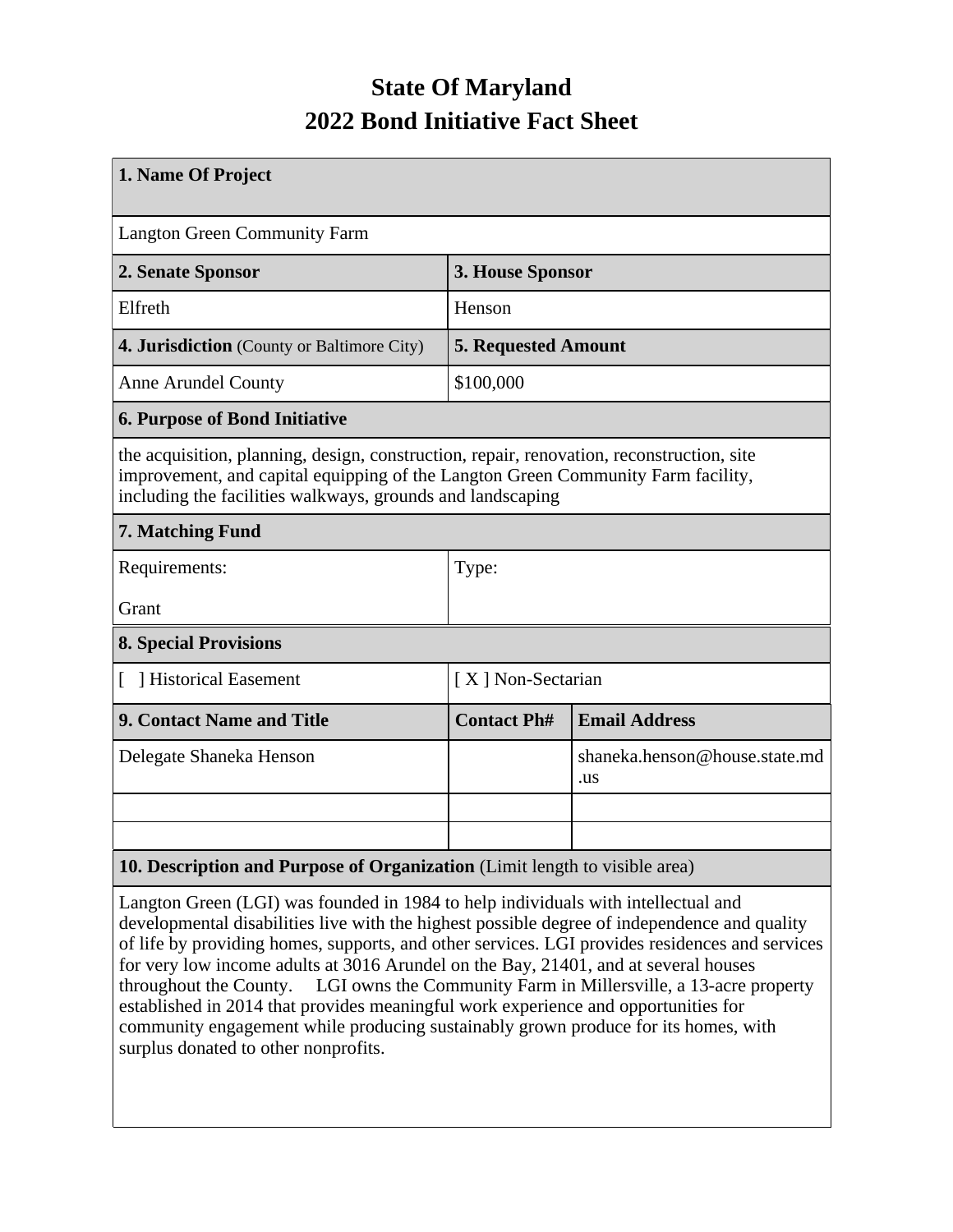## **11. Description and Purpose of Project** (Limit length to visible area)

The LBI will renovate LGIs apartment complex at 3016 Arundel on the Bay Road, 21401, which consists of homes for individuals with intellectual and developmental disabilities and the nonprofit's office. The project will fund infrastructure and construction to renovate the front entry areas to residences to improve safety, accessibility, and mobility with wider paths and walkways, and level concrete pads at doors. This improved access will benefit all, especially those in wheelchairs and accessibility devices. Landscaping will remove obstacles between neighbors and improve site lines. The garbage collection area will have site work and fencing for better utility and appearance. This project will improve and expand accessible and inclusive, affordable, rental housing for the community.

*Round all amounts to the nearest \$1,000. The totals in Items 12 (Estimated Capital Costs) and 13 (Proposed Funding Sources) must match. The proposed funding sources must not include the value of real property unless an equivalent value is shown under Estimated Capital Costs.*

| <b>12. Estimated Capital Costs</b>                                     |           |  |  |  |
|------------------------------------------------------------------------|-----------|--|--|--|
| <b>Acquisition</b>                                                     | \$0       |  |  |  |
| <b>Design</b>                                                          | \$10,000  |  |  |  |
| Construction                                                           | \$68,000  |  |  |  |
| Equipment                                                              | \$22,000  |  |  |  |
| <b>Total</b>                                                           | \$100,000 |  |  |  |
| 13. Proposed Funding Sources - (List all funding sources and amounts.) |           |  |  |  |
| FY22 LBI                                                               | \$100,000 |  |  |  |
| *Please see the attached notes about ACDS support.                     |           |  |  |  |
|                                                                        |           |  |  |  |
|                                                                        |           |  |  |  |
|                                                                        |           |  |  |  |
|                                                                        |           |  |  |  |
|                                                                        |           |  |  |  |
|                                                                        |           |  |  |  |
|                                                                        |           |  |  |  |
|                                                                        |           |  |  |  |
|                                                                        |           |  |  |  |
| <b>Total</b>                                                           | \$100,000 |  |  |  |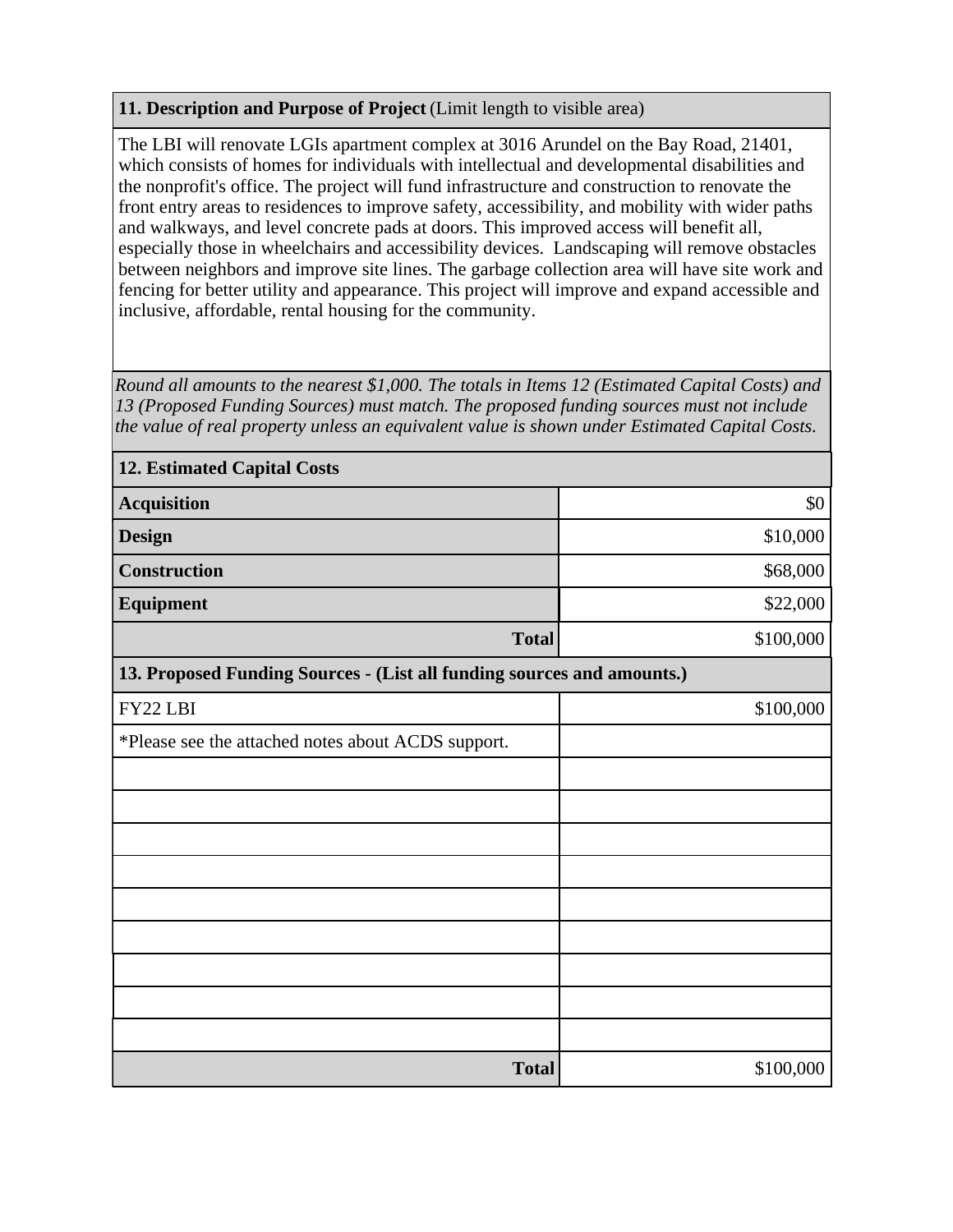|                                                                                             |              |                        |                                        |                                                                                  |                                              |                                                     |                                                     | 14. Project Schedule (Enter a date or one of the following in each box. N/A, TBD or Complete) |  |  |
|---------------------------------------------------------------------------------------------|--------------|------------------------|----------------------------------------|----------------------------------------------------------------------------------|----------------------------------------------|-----------------------------------------------------|-----------------------------------------------------|-----------------------------------------------------------------------------------------------|--|--|
| <b>Begin Design</b>                                                                         |              | <b>Complete Design</b> |                                        |                                                                                  | <b>Begin Construction</b>                    |                                                     |                                                     | <b>Complete Construction</b>                                                                  |  |  |
| <b>June 2021</b>                                                                            |              |                        | April 2022                             |                                                                                  |                                              | May 2022                                            |                                                     | May 2023                                                                                      |  |  |
| <b>15. Total Private Funds</b><br>and Pledges Raised                                        |              |                        |                                        | 16. Current Number of<br><b>People Served Annually at</b><br><b>Project Site</b> |                                              |                                                     |                                                     | 17. Number of People to be<br><b>Served Annually After the</b><br><b>Project is Complete</b>  |  |  |
| 100000.00                                                                                   |              |                        |                                        | 110                                                                              |                                              |                                                     | 110                                                 |                                                                                               |  |  |
| 18. Other State Capital Grants to Recipients in the Past 15 Years                           |              |                        |                                        |                                                                                  |                                              |                                                     |                                                     |                                                                                               |  |  |
| <b>Legislative Session</b>                                                                  |              |                        |                                        | <b>Amount</b>                                                                    |                                              | <b>Purpose</b>                                      |                                                     |                                                                                               |  |  |
| Chapter 37 DGS 20-0                                                                         |              |                        |                                        | \$50,000                                                                         |                                              | Renovation of a rancher-style building at the Commu |                                                     |                                                                                               |  |  |
| Chapter 37 DGS 20-1                                                                         |              |                        |                                        | \$50,000                                                                         |                                              |                                                     | Renovation of a rancher-style building on the Commu |                                                                                               |  |  |
| Chapter 63 DGS 21-3                                                                         |              |                        |                                        | \$95,000                                                                         |                                              |                                                     |                                                     | Removal of a dilapidated garage and construction of                                           |  |  |
|                                                                                             |              |                        |                                        |                                                                                  |                                              |                                                     |                                                     |                                                                                               |  |  |
| 19. Legal Name and Address of Grantee                                                       |              |                        |                                        |                                                                                  |                                              | <b>Project Address (If Different)</b>               |                                                     |                                                                                               |  |  |
| Langton Green, Inc.                                                                         |              |                        |                                        | 3016 Arundel on the Bay Road<br>Annapolis, MD 21403                              |                                              |                                                     |                                                     |                                                                                               |  |  |
| 20. Legislative District in<br>30A - Anne Arundel County<br><b>Which Project is Located</b> |              |                        |                                        |                                                                                  |                                              |                                                     |                                                     |                                                                                               |  |  |
| 21. Legal Status of Grantee (Please Check One)                                              |              |                        |                                        |                                                                                  |                                              |                                                     |                                                     |                                                                                               |  |  |
| <b>Local Govt.</b>                                                                          |              |                        | <b>For Profit</b>                      |                                                                                  | <b>Non Profit</b>                            |                                                     | Federal                                             |                                                                                               |  |  |
| $\begin{bmatrix} 1 \end{bmatrix}$                                                           |              |                        | $\lceil \; \rceil$                     |                                                                                  | [X]<br>$\lceil$ $\rceil$                     |                                                     |                                                     |                                                                                               |  |  |
| 22. Grantee Legal Representative                                                            |              |                        | 23. If Match Includes Real Property:   |                                                                                  |                                              |                                                     |                                                     |                                                                                               |  |  |
| Name:                                                                                       |              |                        | Kimberly Breton Iaquinta               |                                                                                  | <b>Has An Appraisal</b><br><b>Been Done?</b> |                                                     |                                                     | Yes/No                                                                                        |  |  |
| <b>Phone:</b>                                                                               | 410-263-3225 |                        |                                        |                                                                                  |                                              |                                                     |                                                     |                                                                                               |  |  |
| <b>Address:</b>                                                                             |              |                        | If Yes, List Appraisal Dates and Value |                                                                                  |                                              |                                                     |                                                     |                                                                                               |  |  |
| 3016 Arundel on the Bay Road<br>Annapolis, MD 21403                                         |              |                        | August 2021                            |                                                                                  | 6200000.00                                   |                                                     |                                                     |                                                                                               |  |  |
|                                                                                             |              |                        | May 2023                               |                                                                                  | 9000000.00                                   |                                                     |                                                     |                                                                                               |  |  |
|                                                                                             |              |                        |                                        |                                                                                  |                                              |                                                     |                                                     |                                                                                               |  |  |
|                                                                                             |              |                        |                                        |                                                                                  |                                              |                                                     |                                                     |                                                                                               |  |  |
|                                                                                             |              |                        |                                        |                                                                                  |                                              |                                                     |                                                     |                                                                                               |  |  |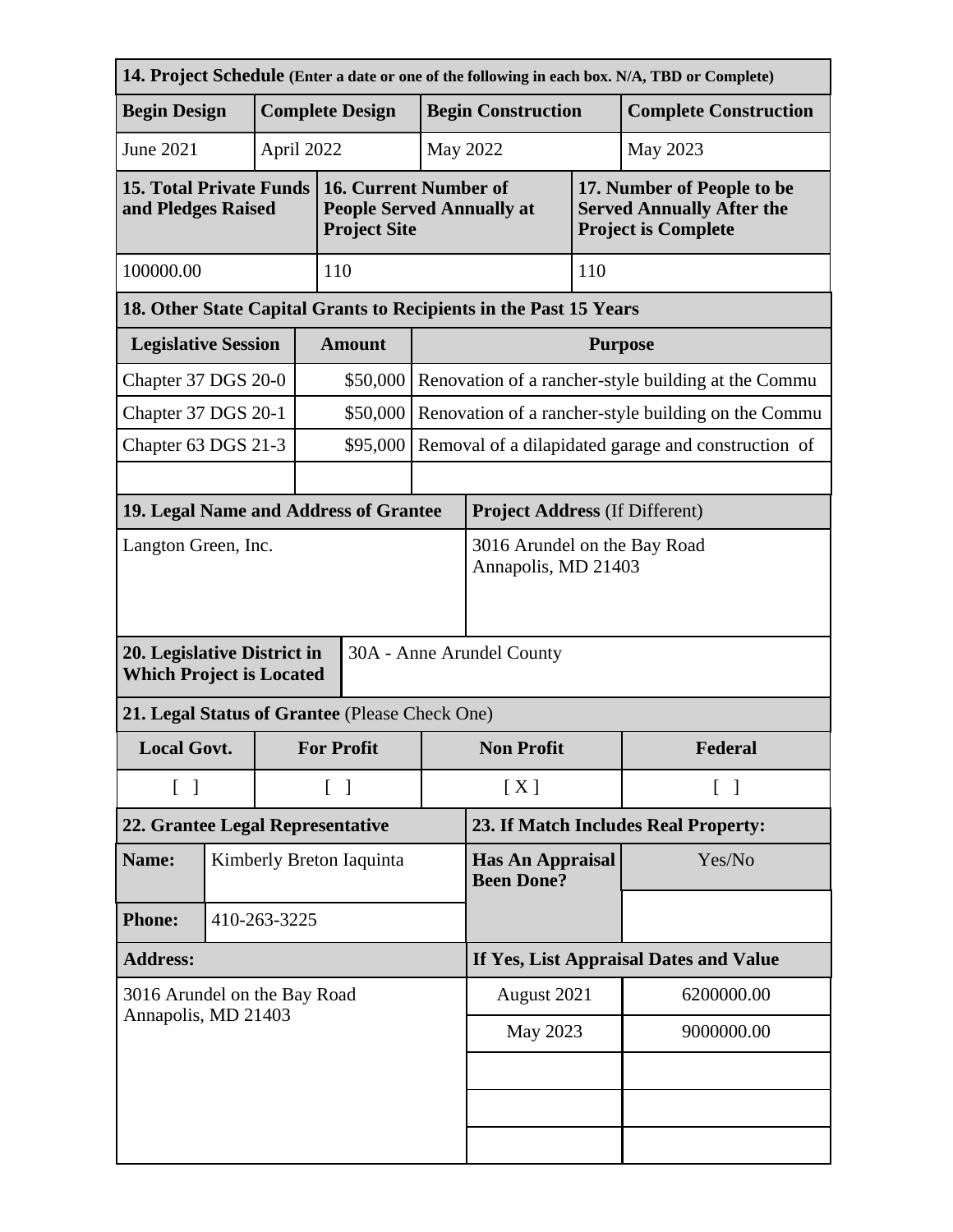| 24. Impact of Project on Staffing and Operating Cost at Project Site                         |                                                                                      |                          |                                           |                                             |  |  |  |
|----------------------------------------------------------------------------------------------|--------------------------------------------------------------------------------------|--------------------------|-------------------------------------------|---------------------------------------------|--|--|--|
| Current # of<br><b>Employees</b>                                                             | Projected # of<br><b>Employees</b>                                                   |                          | <b>Current Operating</b><br><b>Budget</b> | <b>Projected Operating</b><br><b>Budget</b> |  |  |  |
| 150                                                                                          | 150                                                                                  |                          |                                           |                                             |  |  |  |
| 25. Ownership of Property (Info Requested by Treasurer's Office for bond purposes)           |                                                                                      |                          |                                           |                                             |  |  |  |
| A. Will the grantee own or lease (pick one) the property to be improved?<br>Own              |                                                                                      |                          |                                           |                                             |  |  |  |
| B. If owned, does the grantee plan to sell within 15 years?<br>N <sub>o</sub>                |                                                                                      |                          |                                           |                                             |  |  |  |
| C. Does the grantee intend to lease any portion of the property to others?<br>N <sub>o</sub> |                                                                                      |                          |                                           |                                             |  |  |  |
|                                                                                              | D. If property is owned by grantee any space is to be leased, provide the following: |                          |                                           |                                             |  |  |  |
|                                                                                              | <b>Lessee</b>                                                                        | <b>Terms</b> of<br>Lease | Cost<br><b>Covered</b><br>by Lease        | <b>Square</b><br>Footage<br><b>Leased</b>   |  |  |  |
|                                                                                              |                                                                                      |                          |                                           |                                             |  |  |  |
|                                                                                              |                                                                                      |                          |                                           |                                             |  |  |  |
|                                                                                              |                                                                                      |                          |                                           |                                             |  |  |  |
|                                                                                              |                                                                                      |                          |                                           |                                             |  |  |  |
|                                                                                              |                                                                                      |                          |                                           |                                             |  |  |  |
|                                                                                              |                                                                                      |                          |                                           |                                             |  |  |  |
| E. If property is leased by grantee - Provide the following:                                 |                                                                                      |                          |                                           |                                             |  |  |  |
| <b>Name of Leaser</b>                                                                        |                                                                                      |                          | Length of<br>Lease                        | <b>Options to Renew</b>                     |  |  |  |
|                                                                                              |                                                                                      |                          |                                           |                                             |  |  |  |
|                                                                                              |                                                                                      |                          |                                           |                                             |  |  |  |
|                                                                                              |                                                                                      |                          |                                           |                                             |  |  |  |
|                                                                                              |                                                                                      |                          |                                           |                                             |  |  |  |
|                                                                                              |                                                                                      |                          |                                           |                                             |  |  |  |
|                                                                                              |                                                                                      |                          |                                           |                                             |  |  |  |
| <b>26. Building Square Footage:</b>                                                          |                                                                                      |                          |                                           |                                             |  |  |  |
| <b>Current Space GSF</b>                                                                     |                                                                                      | 576                      |                                           |                                             |  |  |  |
| <b>Space to be Renovated GSF</b>                                                             |                                                                                      | 1,536                    |                                           |                                             |  |  |  |
| <b>New GSF</b>                                                                               |                                                                                      |                          | 1,536                                     |                                             |  |  |  |